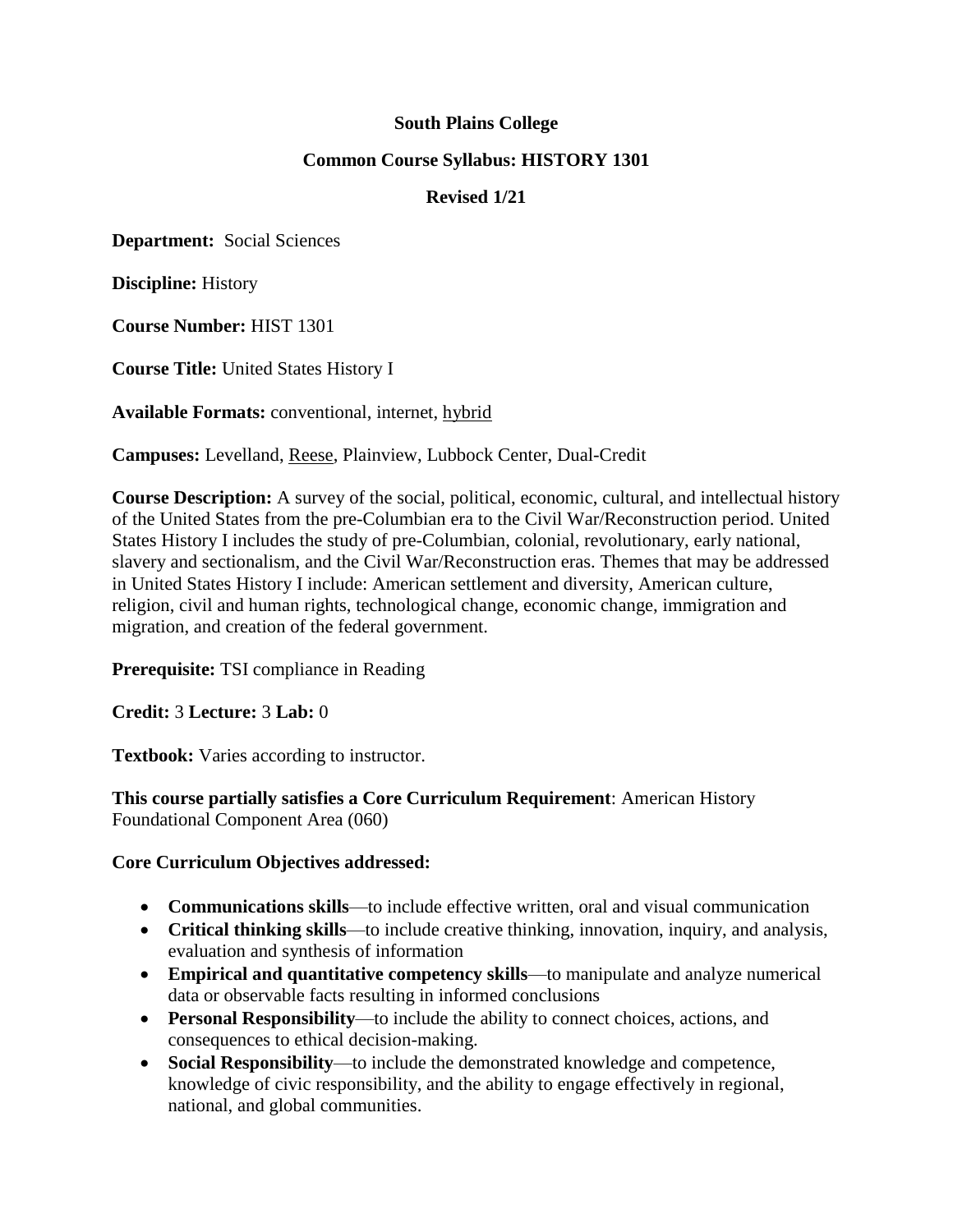**Student Learning Outcomes:** Upon successful completion of this course, students should be familiar with the evolution of American political, social, and economic institutions and traditions from the arrival of Europeans to the mid-nineteenth century. This would include the ability to:

- Create an argument through the use of historical evidence.
- Analyze and interpret primary and secondary sources.
- Analyze the effects of historical, social, political, economic, cultural, and global forces on this period of United States history.

**Student Learning Outcomes Assessment:** A pre- and post-test and/or a writing assignment rubric will be used to determine the extent of improvement that the students have gained during the semester.

**Course Evaluation:** See the instructor's course information sheet for specific items used in evaluating student performance.

**Attendance Policy:** Students are expected to attend all classes in order to be successful in a course. The student may be administratively withdrawn from the course when absences become excessive as defined in the course syllabus.

When an unavoidable reason for class absence arises, such as illness, an official trip authorized by the college or an official activity, the instructor may permit the student to make up work missed. It is the student's responsibility to complete work missed within a reasonable period of time as determined by the instructor. Students are officially enrolled in all courses for which they pay tuition and fees at the time of registration. Should a student, for any reason, delay in reporting to a class after official enrollment, absences will be attributed to the student from the first class meeting.

Students who enroll in a course but have "Never Attended" by the official census date, as reported by the faculty member, will be administratively dropped by the Office of Admissions and Records. A student who does not meet the attendance requirements of a class as stated in the course syllabus and does not officially withdraw from that course by the official census date of the semester, may be administratively withdrawn from that course and receive a grade of "X" or "F" as determined by the instructor. Instructors are responsible for clearly stating their administrative drop policy in the course syllabus, and it is the student's responsibility to be aware of that policy.

It is the student's responsibility to verify administrative drops for excessive absences through MySPC using his or her student online account. If it is determined that a student is awarded financial aid for a class or classes in which the student never attended or participated, the financial aid award will be adjusted in accordance with the classes in which the student did attend/participate and the student will owe any balance resulting from the adjustment.

**Plagiarism and Cheating:** Students are expected to do their own work on all projects, quizzes, assignments, examinations, and papers. Failure to comply with this policy will result in an F for the assignment and can result in an F for the course if circumstances warrant.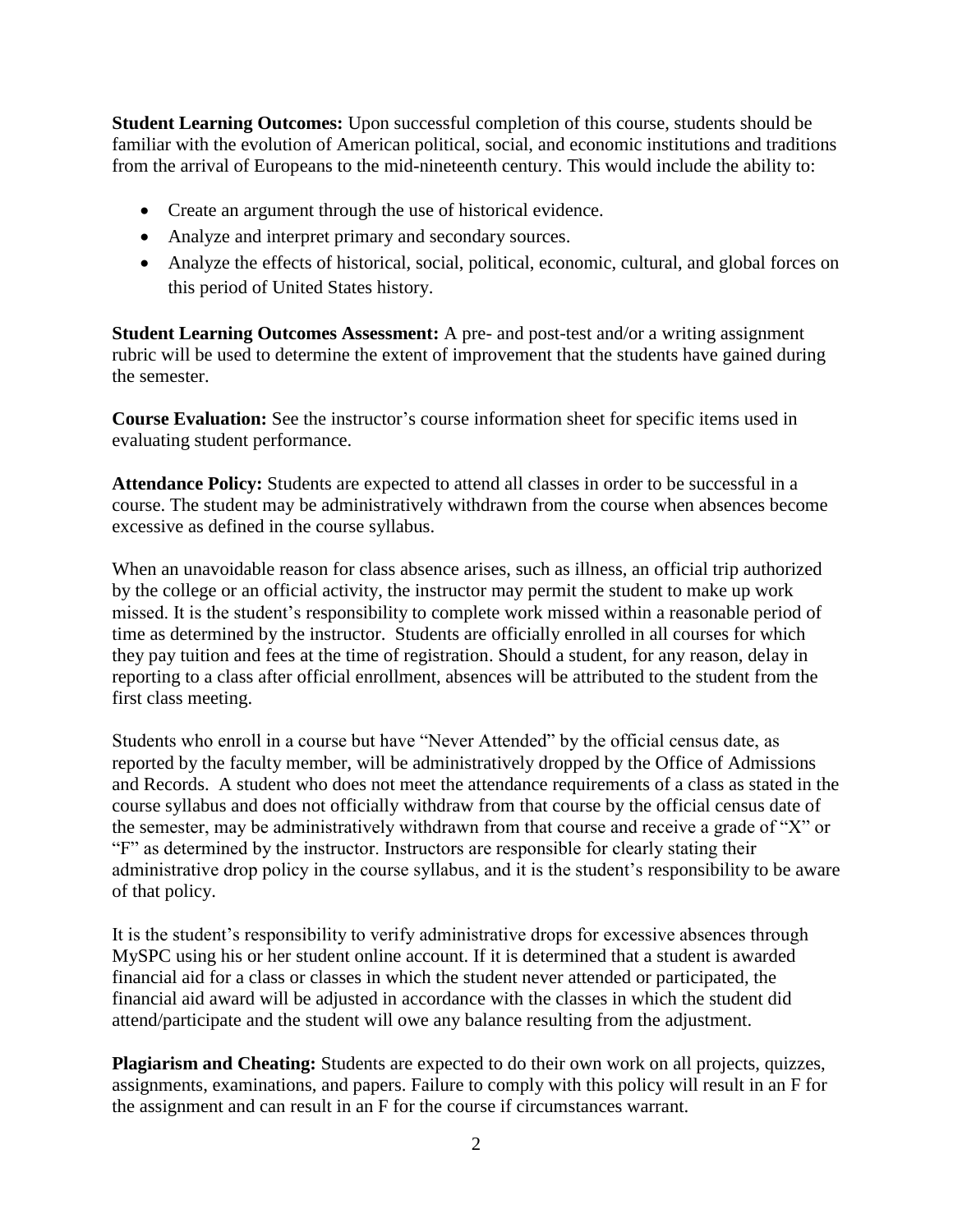Plagiarism violations include, but are not limited to, the following:

- 1. Turning in a paper that has been purchased, borrowed, or downloaded from another student, an online term paper site, or a mail order term paper mill;
- 2. Cutting and pasting together information from books, articles, other papers, or online sites without providing proper documentation;
- 3. Using direct quotations (three or more words) from a source without showing them to be direct quotations and citing them; or
- 4. Missing in-text citations.

Cheating violations include, but are not limited to, the following:

- 1. Obtaining an examination by stealing or collusion;
- 2. Discovering the content of an examination before it is given;
- 3. Using an unauthorized source of information (notes, textbook, text messaging, internet, apps) during an examination, quiz, or homework assignment;
- 4. Entering an office or building to obtain unfair advantage;
- 5. Taking an examination for another;
- 6. Altering grade records;
- 7. Copying another's work during an examination or on a homework assignment;
- 8. Rewriting another student's work in Peer Editing so that the writing is no longer the original student's;
- 9. Taking pictures of a test, test answers, or someone else's paper.

**Student Code of Conduct Policy:** Any successful learning experience requires mutual respect on the part of the student and the instructor. Neither instructor nor student should be subject to others' behavior that is rude, disruptive, intimidating, aggressive, or demeaning**.** Student conduct that disrupts the learning process or is deemed disrespectful or threatening shall not be tolerated and may lead to disciplinary action and/or removal from class.

**Diversity Statement:** In this class, the teacher will establish and support an environment that values and nurtures individual and group differences and encourages engagement and interaction. Understanding and respecting multiple experiences and perspectives will serve to challenge and stimulate all of us to learn about others, about the larger world and about ourselves. By promoting diversity and intellectual exchange, we will not only mirror society as it is, but also model society as it should and can be.

**Disability Statement:** Students with disabilities, including but not limited to physical, psychiatric, or learning disabilities, who wish to request accommodations in this class should notify the Disability Services Office early in the semester so that the appropriate arrangements may be made. In accordance with federal law, a student requesting accommodations must provide acceptable documentation of his/her disability to the Disability Services Office. For more information, call or visit the Disability Services Office at Levelland (Student Health & Wellness Office) 806-716-2577, Reese Center (Building 8) 806-716-4675, or Plainview Center (Main Office) 806-716-4302 or 806-296-9611.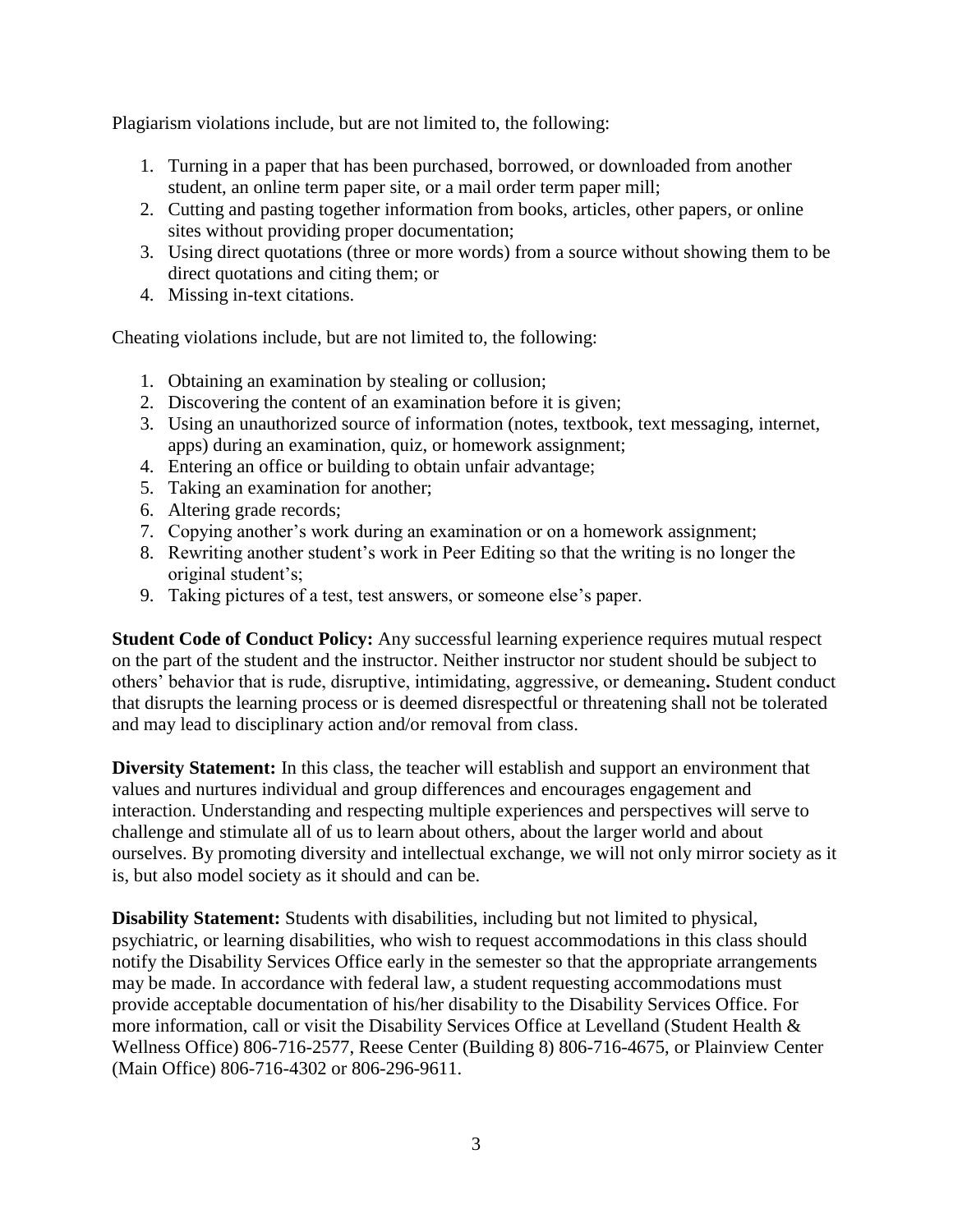**Nondiscrimination Policy:** South Plains College does not discriminate on the basis of race, color, national origin, sex, disability or age in its programs and activities. The following person has been designated to handle inquiries regarding the non-discrimination policies: Vice President for Student Affairs, South Plains College, 1401 College Avenue, Box 5, Levelland, TX 79336. Phone number 806-716-2360.

**Title IX Pregnancy Accommodations Statement:** If you are pregnant, or have given birth within six months, Under Title IX you have a right to reasonable accommodations to help continue your education. To [activate](http://www.southplainscollege.edu/employees/manualshandbooks/facultyhandbook/sec4.php) accommodations you must submit a Title IX pregnancy accommodations request, along with specific medical documentation, to the Director of Health and Wellness. Once approved, notification will be sent to the student and instructors. It is the student's responsibility to work with the instructor to arrange accommodations. Contact the Director of Health and Wellness at 806-716-2362 or [email](http://www.southplainscollege.edu/employees/manualshandbooks/facultyhandbook/sec4.php) [cgilster@southplainscollege.edu](mailto:cgilster@southplainscollege.edu) for assistance.

**Note:** The instructor reserves the right to modify the course syllabus and policies, as well as notify students of any changes, at any point during the semester.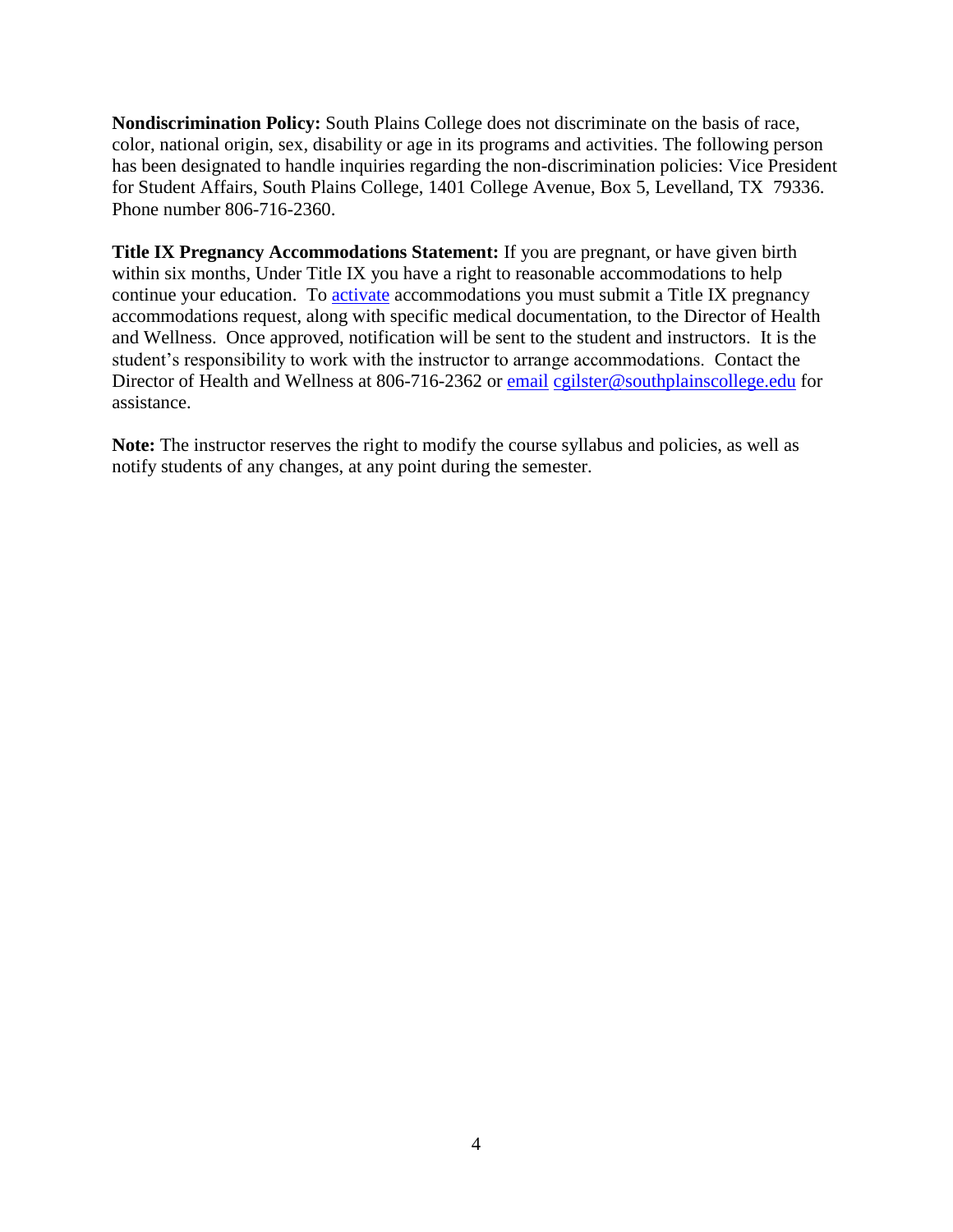# **Syllabus: HISTORY 1301 History of the United States to 1877 South Plains College Spring 2021**



Instructor: Abel Rios Office: RC 318B, Reese Campus, Building 3; AD 128, Levelland Campus, Admin. Building Office Hours: Wed. 9:00 am - 12:00 pm; Fri. 9:00-1:00 pm; Mon./Wed. 4:00-5:00 pm (Levelland). To allow for social distancing, I may move a meeting with a student to another location. E-mail: arios@southplainscollege.edu

# Class Meets: **Monday and Wednesday 1:00-2:15 pm – Levelland Admin. 327 (1301.002)**

# **SPC Face Covering Statement:**

It is the policy of South Plains College for the Spring 2021 semester that as a condition of oncampus enrollment, all students are required to engage in safe behaviors to avoid the spread of COVID-19 in the SPC community. Such behaviors specifically include the requirement that all students properly wear CDC-compliant face coverings while in SPC buildings including in classrooms, labs, hallways, and restrooms. Failure to comply with this policy may result in dismissal from the current class session. If the student refuses to leave the classroom or lab after being dismissed, the student may be referred to the Dean of Students on the Levelland campus or the Dean/Director of external centers for Student Code of Conduct Violation. Students who believe they have been exposed or may be COVID-19 positive, must contact Health Services, DeEtte Edens, BSN (806) 716-2376 or [dedens@southplainscollege.edu.](mailto:dedens@southplainscollege.edu)

# **Employee PPE [Personal Protective Equipment] Statement:**

Face shields may be utilized by faculty during a lecture where social distancing (6 feet) can be achieved, but they should not be used as a substitute for a mask when interacting with students in the classroom or throughout the day.

Employees will be required to wear a face mask when social distancing is not achievable.

See the SPC COVID-19 Response website for more information: <http://www.southplainscollege.edu/emergency/return-to-campus-plan.php>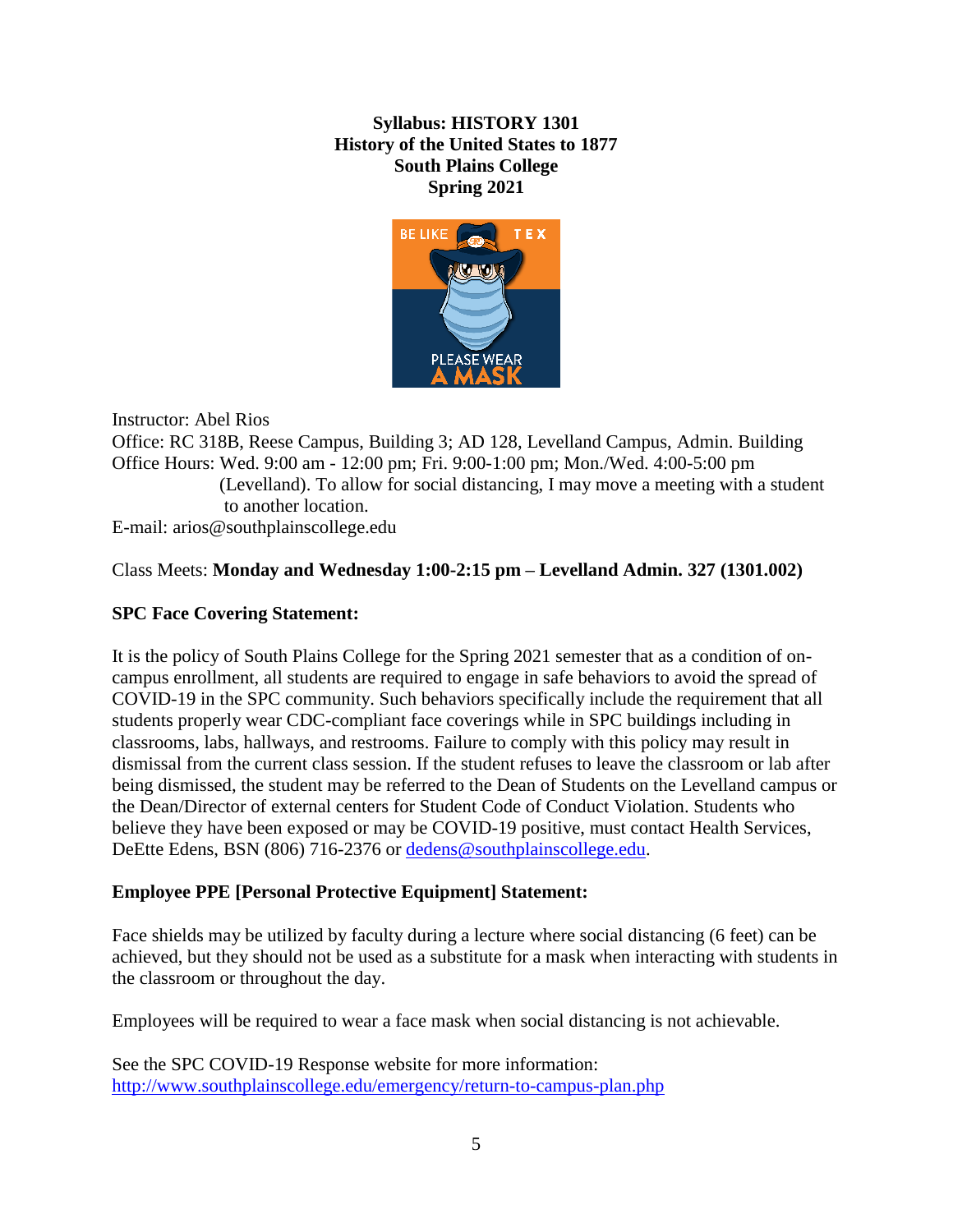### **Required Texts:**

OpenStax College. *U.S. History*

This is a FREE online textbook located here:<https://openstax.org/details/us-history>

If you want to order a hard copy you can do so online or at the South Plains College Bookstore. Here is the ISBN#: 978-1-938168-36-9

Douglass, Frederick. *Narrative of the Life of Frederick Douglass*. Mineola, New York: Dover Press. ISBN# 978-0-486-28499-6

### **Access to Blackboard:**

You will need reliable Internet service for this course. Please use a recommended browser, like Google Chrome, and sign in with your SPC login information to [http://southplainscollege.blackboard.edu.](http://southplainscollege.blackboard.edu/)

### **Grades:**

*Frederick Douglass* Quiz – 40 points Quizzes  $(3 X 20$  points each) – 60 points Exam  $1 - 100$  points Exam  $2 - 100$  points Final Exam – 100 points Total  $-400$  points

# **Final Grade:**

 $A(100-90) = 400-360$  points

**B** (89-80) = 359-320 points

 $C(79-70) = 319-280$  points

**D** (69-60) = 279-240 points

 $\bf{F}$  (59-0) = 239-0 points

# **Course Work Descriptions:**

#### **Quizzes**

There will be three quizzes. Each quiz will cover material for the weeks prior to the quiz. For example, the first quiz will cover weeks 1-4, the second quiz will cover weeks 5-9, and the third quiz will cover weeks 10-14. Quizzes will include lecture material and assigned readings.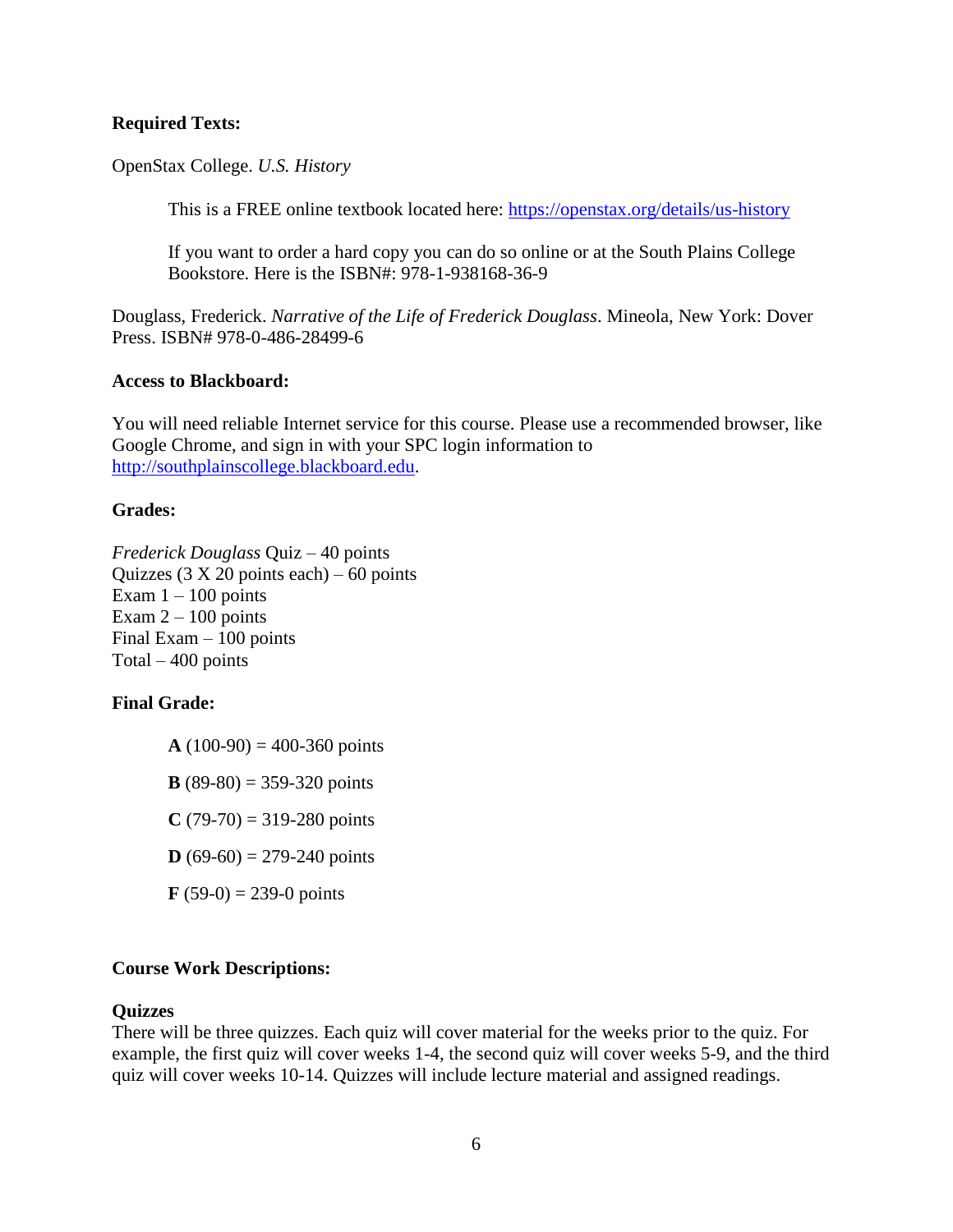# **Exams**

There will be three exams also. Each exam will cover material from the weeks prior to the exam and will be the week after the quiz. For example, the first exam will cover weeks 1-5, the second exam will cover weeks 6-10, and the final exam will cover weeks 11-16. Exams will include lecture material and assigned readings. Exams will include multiple choice and fill-in-the blank questions. Also, there will be an essay question.

# *Frederick Douglass* **Quiz**

A quiz will be given over *Frederick Douglass* at the end of the semester. See the syllabus for the exact date.

# **South Plains College and Class Policies:**

Attendance: You are expected to attend class, arrive on time, and remain for the entire class period. **Absences will only be excused with acceptable documentation provided in a timely manner, and at the sole discretion of the course instructor.**

- Material relevant to an overall understanding of history as well as material that will appear on examinations will be presented in class, and much of that information may NOT appear in your text or supplemental readings. Material presented in class will NOT be repeated during office hours or any other communication forum such as e-mail.
- FOUR missed assignments (at any time; for any reason) will result in you being dropped from the course.

# **Dropping the course:**

• If you are considering dropping the class you should speak with me first. YOU must drop this course at the SPC Registrar's Office (there is **no online drop system**, so online students must take care of this in person at the Registrar's Office). This is an official procedure which is described in the SPC Catalog. ONLY the student can initiate the drop and it must conform to the procedure for dropping a course. Failure to initiate and finalize the drop procedure will result in an "F" grade on your transcript. The drop cannot be made retroactive. The drop date can be found on the SPC calendar.

# **Late or make-up work:**

- Your work must be turned in on schedule to receive credit.
- If a student is absent for a quiz or exam it is your responsibility to contact the Instructor.
- All work must be turned in BEFORE the Final Exam week. There are no exceptions.

# **Academic integrity:**

- Anything that borders on cheating, plagiarism, or affects the academic integrity of the assignment or of the course will be dealt with -- the least thing that could happen to the student is dismissal from the class roster with a failing grade.
- Your work must be *in your own words* and it must be original (cheating and plagiarism that is copying someone else's work or copying from another source). Students who cheat or plagiarize will be dropped from the class with an "F".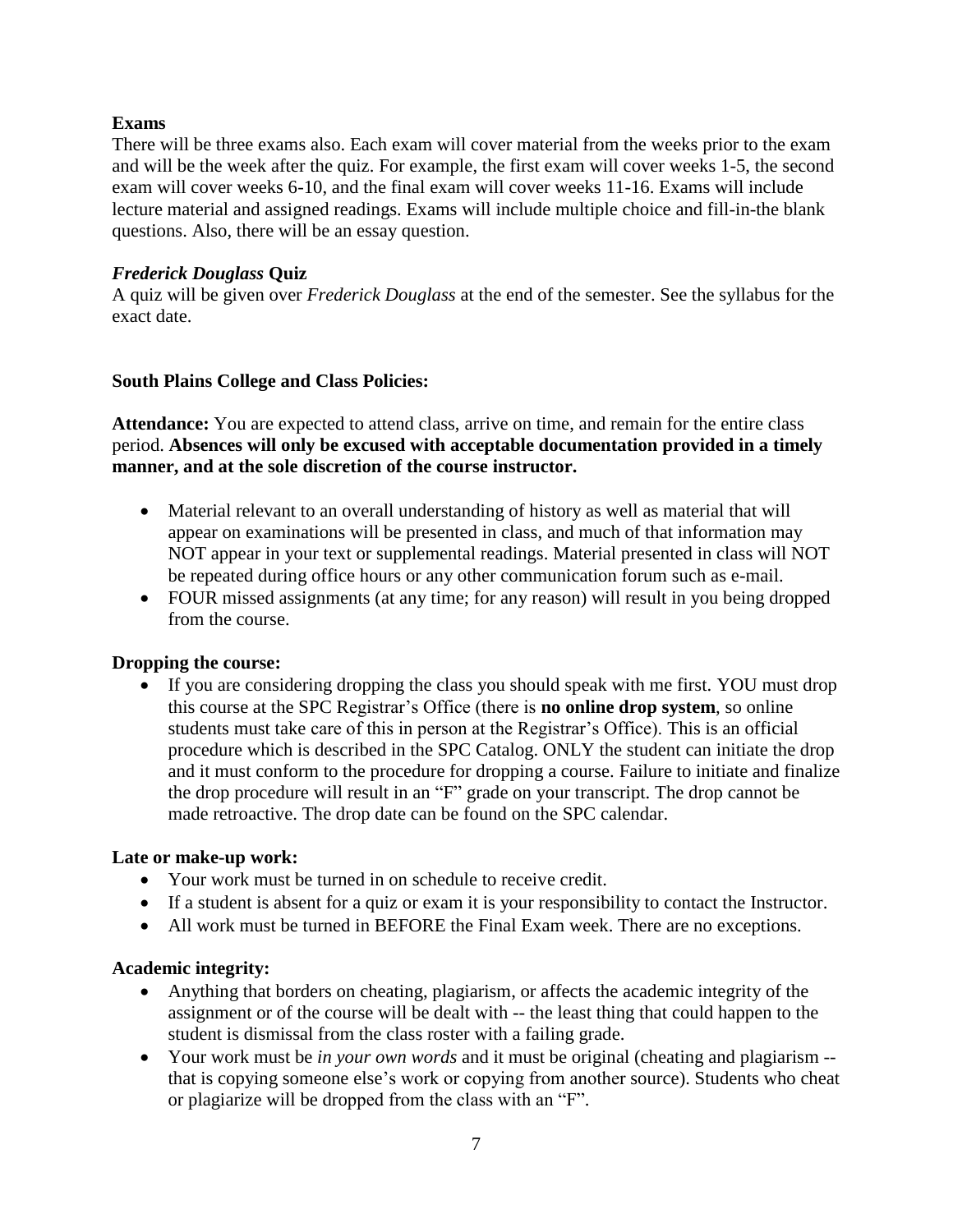**Plagiarism and Cheating:** Students are expected to do their own work on all projects, quizzes, assignments, examinations, and papers. Failure to comply with this policy will result in an F for the assignment and can result in an F for the course if circumstances warrant. Plagiarism violations include, but are not limited to, the following:

- 1. Turning in a paper that has been purchased, borrowed, or downloaded from another student, an online term paper site, or a mail order term paper mill.
- 2. Cutting and pasting together information from books, articles, other papers, or online sites without providing proper documentation.
- 3. Using direct quotations (three or more words) from a source without showing them to be direct quotations and citing them; or missing in-text citations.

Cheating violations include, but are not limited to, the following:

- 1. Obtaining an examination by stealing or collusion.
- 2. Discovering the content of an examination before it is given.
- 3. Using an unauthorized source of information (notes, textbook, text messaging, internet, apps) during an examination, quiz, or homework assignment.
- 4. Entering an office or building to obtain unfair advantage.
- 5. Taking an examination for another.
- 6. Altering grade records.
- 7. Copying another's work during an examination or on a homework assignment.
- 8. Rewriting another student's work to the point that the original student's writing is absent.
- 9. Taking pictures of a test, test answers, or someone else's paper.

**Remember this: to check for plagiarism the professor can take a random phrase from an essay, copy it, and paste it into a Google search and the source will appear.** The internet has made plagiarism much easier but it has also made catching it much easier, too!

# **The consequence of plagiarism in my classes is this: the offender(s) will receive zero credit for the entire assignment or exam or will be dropped from the class with an F.**

**SPC Policy regarding "standard English":** All written assignments should be presented using the conventions of Standard Written English. South Plains College requires all students to become proficient in "academic English," a form of English that is typically used in academic, professional, and business contexts. While slang, regional idioms, and informal kinds of selfexpression are appropriate in some contexts, they are out of place in academic writing. Writing instructors and professors in courses across the campus expect all students to demonstrate proficiency in using the conventions of academic English in their written work, whether it is inclass exams or take-home essays.

**Student Privacy:** South Plains College is bound by the Texas Open Records Law and the Family Educational Rights and Privacy Act of 1974. Information regarding these topics can be found in the South Plains College Catalog. As far as this class is concerned, I will NOT release or discuss your class performance, grades, averages, or attendance with anyone but you. This means that your parents, class counselors, principals, or any other interested party will not gain this information from me – if they need this sort of information they must ask you for it. This provision does not apply to student athletes or those for whom a grade check is part of their scholarship support.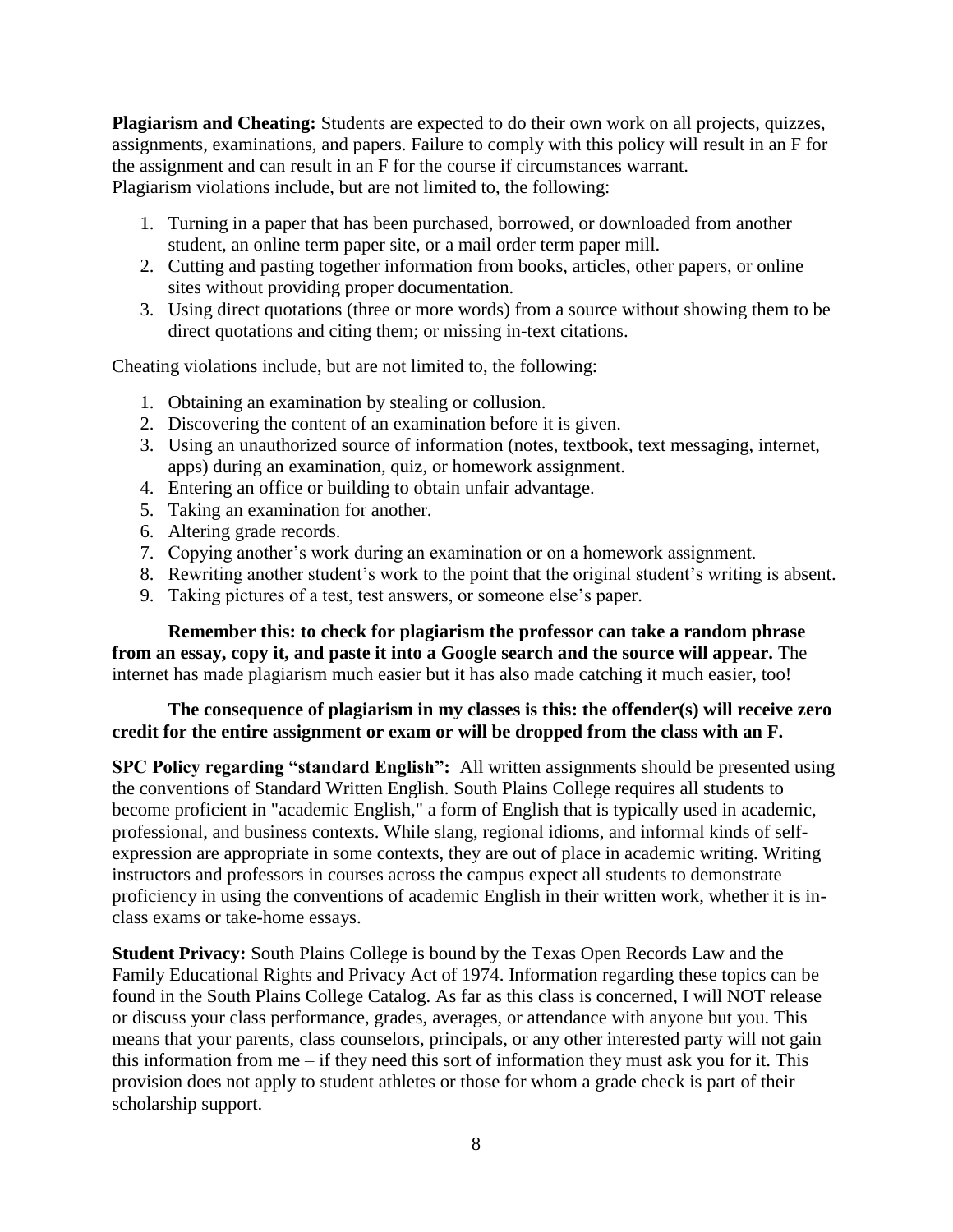**Tobacco Policy:** South Plains College prohibits the use of any tobacco product, electronic cigarette, or vapor device throughout all indoor areas and within a 25 foot perimeter around all facility entrances, exits and HVAC air intake vents under the control of SPC, including sporting facilities and SPC vehicles. Included in this ban are tobacco products of all types (including, but not limited to, cigarettes, cigars, pipes, chewing tobacco, snuff and all other kinds and forms of tobacco prepared in such a manner to be suitable for spit tobacco use, smoking, or both). This ban also includes herbal tobacco products and simulated tobacco products that imitate or mimic tobacco products such as e-cigarettes, vapor cigarettes, pipes or other types of inhalation devices.

**E-mail Etiquette:** I will respond to your e-mail within two business days from receipt. I will selectively respond to emails after 5:00 pm and on the weekends. In addition, I am your professor and expect a certain level of respect when addressed via electronic or face-to-face communiqué. Your e-mails should begin with a proper salutation (i.e. Dear/Hello Professor Rios). Informal or familiar language (i.e. "Hey," "What's up," or writing text with no salutation or context) should be avoided when addressing your professor. You should identify yourself and your class. Professors teach several sections and are not always familiar with each student, especially in large sections.

**Classroom Conduct:** All students are expected to act responsibly and respectfully. Below you will find some general guidelines covering some actions that are to be avoided during this course, but as a general rule any behavior that disrupts the class will not be tolerated.

- The use of tape recorders, cell phones, laptops, or any other electronic recording devices in class is prohibited without permission.
- You are expected to take adequate notes on the lecture material. You are strongly encouraged to take notes by hand. **Personal laptop computers, tablets, and/or similar electronic devices may be used only to type lecture notes.** Playing games, searching the internet, or communicating on social network sites in class is unacceptable.
- Turn off or silence cell phones and other communication devices before entering the classroom. **Texting in class is not acceptable and is considered a class disruption.**
- **Students who use their cell phone in class will be counted absent for the class.**
- **Students who disrupt the class may be asked to leave.**  See the "Student Conduct" section within the *South Plains College Student Guide* [\(http://catalog.southplainscollege.edu/content.php?catoid=53&navoid=1549#penalties\\_m](http://catalog.southplainscollege.edu/content.php?catoid=53&navoid=1549#penalties_misconduct) [isconduct\)](http://catalog.southplainscollege.edu/content.php?catoid=53&navoid=1549#penalties_misconduct).

Note: The instructor reserves the right to modify the course syllabus and policies, as well as notify students of any changes, at any point during the semester.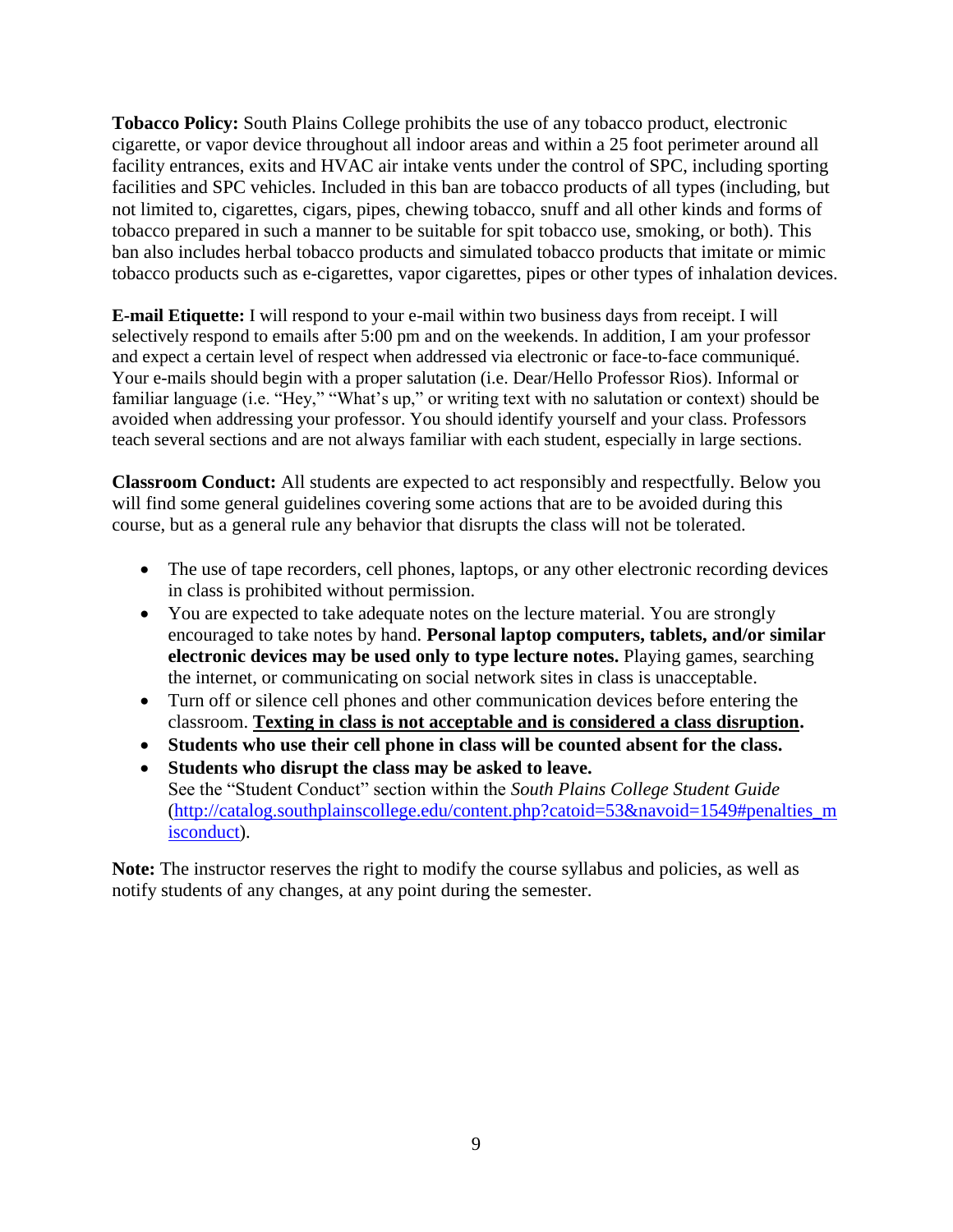**\*** *SPC Return to Campus Plan* - To allow for adequate social distancing and to maintain campus safety, the number of students in a physical class will be reduced to approximately 50% of classroom capacity

[\(http://www.southplainscollege.edu/emergency/SPCReturnToCampusPlans.pdf.](http://www.southplainscollege.edu/emergency/SPCReturnToCampusPlans.pdf))

# **Course Schedule**

# **Week 1**

Read Chapter 1, *U.S. History* Wed., January 20 – Introduction. The Pre-Columbian Americas, Europe, and Africa See *Blackboard* for additional "Course Material."

# **Week 2**

Read Chapters 2 & 3, *U.S. History* Mon., January 25 – Europeans Colonize North America, 1500-1650 Wed., January 27 – Europeans Colonize North America, 1500-1650 See *Blackboard* for additional "Course Material."

# **Week 3**

Read Chapters 3 & 4, *U.S. History* Mon., February 1 – Establishing the Colonial Societies, 1650-1720 Wed., February 3 – Establishing the Colonial Societies, 1650-1720 See *Blackboard* for additional "Course Material."

#### **Week 4**

Read Chapter 5, *U.S. History* Mon., February 8 – Becoming America: Colonial Life and Religion, 1720-1763 Wed., February 10 – Becoming America: Colonial Life and Religion, 1720-1763 See *Blackboard* for additional "Course Material." **Quiz 1** (The first quiz will cover weeks 1-3.)

# **Week 5**

Read Chapter 5, *U.S. History* Mon., February 15 – A Treaty, Protests, and the Transformation of America, 1754-1774 Wed., February 17 – A Treaty, Protests, and the Transformation of America, 1754-1774 See *Blackboard* for additional "Course Material." **Exam 1** (The first exam will cover weeks 1-4.)

#### **Week 6**

Read Chapter 6, *U.S. History* Mon., February 22 – The American Revolutions, 1775-1783 Wed., February 24 – The American Revolutions, 1775-1783 See *Blackboard* for additional "Course Material."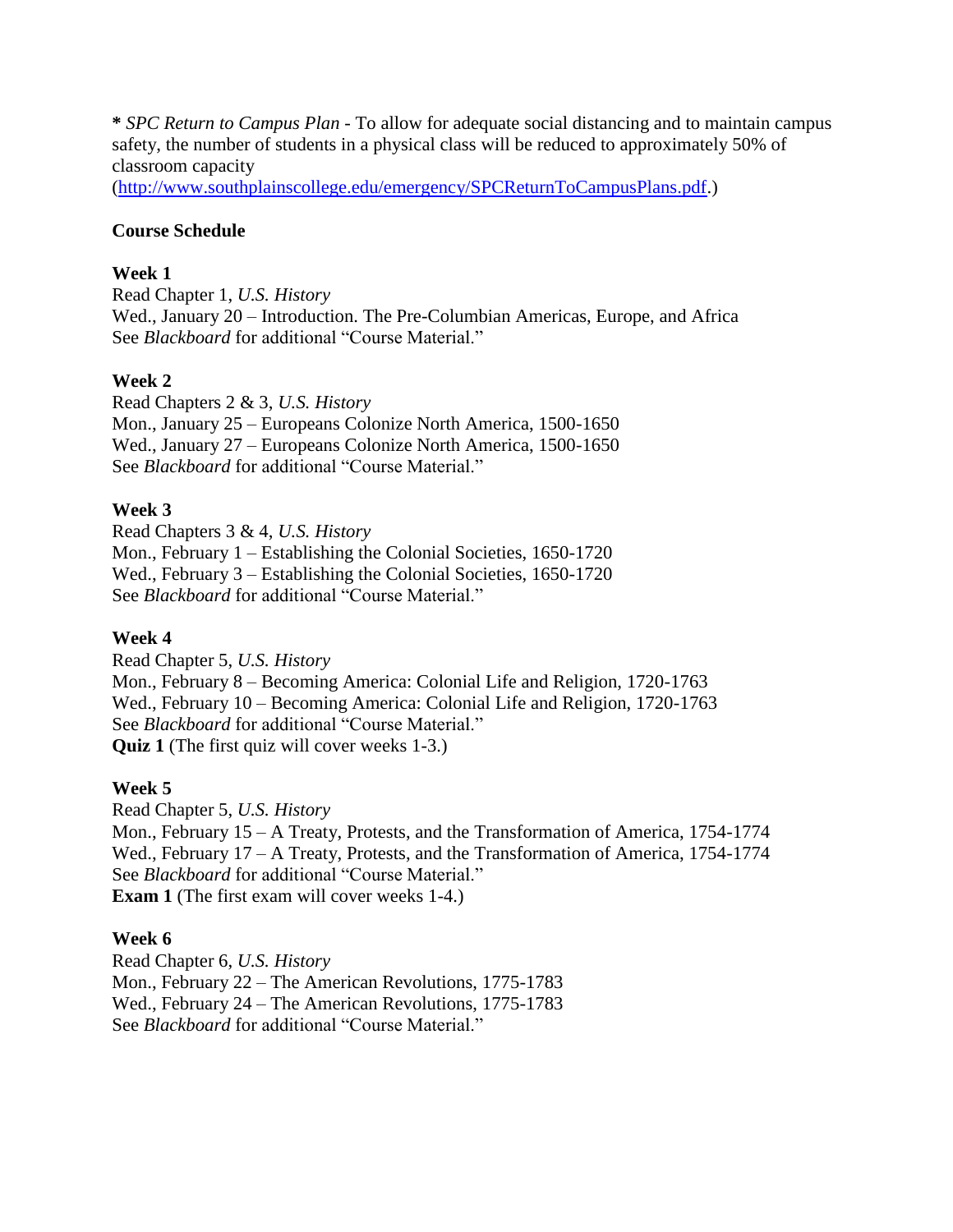### **Week 7**

Read Chapter 7, *U.S. History* Mon., March 1 – Federalist America, 1783-1800 Wed., March 3 – Federalist America, 1783-1800 See *Blackboard* for additional "Course Material."

### **Week 8**

Read Chapter 8, *U.S. History* Mon., March 8 – Jeffersonian America, 1801-1823 Wed., March 10 – Jeffersonian America, 1801-1823 See *Blackboard* for additional "Course Material."

### **Week 9**

Read Chapter 9, *U.S. History* Mon., March 15 – Race, Slavery, and the South Wed., March 17 – Race, Slavery, and the South See *Blackboard* for additional "Course Material." **Quiz 2** (The second quiz will cover weeks 5-8.)

### **Week 10**

Read Chapter 10, *U.S. History* Mon., March 22 – The Northern Industrial Revolution, 1800-1850 Wed., March 24 – The Northern Industrial Revolution, 1800-1850 See *Blackboard* for additional "Course Material." **Exam 2** (The second exam will cover weeks 5-9.)

#### **Week 11**

Read Chapter 11, *U.S. History* Mon., March 29 – Politics, Expansion, and Slavery in a Democracy, 1824-1860 Wed., March 31 – Politics, Expansion, and Slavery in a Democracy, 1824-1860 See *Blackboard* for additional "Course Material."

#### **Week 12**

Read Chapter 12, *U.S. History* Mon., April 5 – America's Westward Expansion Wed., April 7 – America's Westward Expansion See *Blackboard* for additional "Course Material."

#### **Week 13**

Read Chapter 13, *U.S. History* Mon., April 12 – The Civil War, 1860-1865 Wed., April 14 – The Civil War, 1860-1865 See *Blackboard* for additional "Course Material." **Quiz 3** (The third quiz will cover weeks 10-12.)